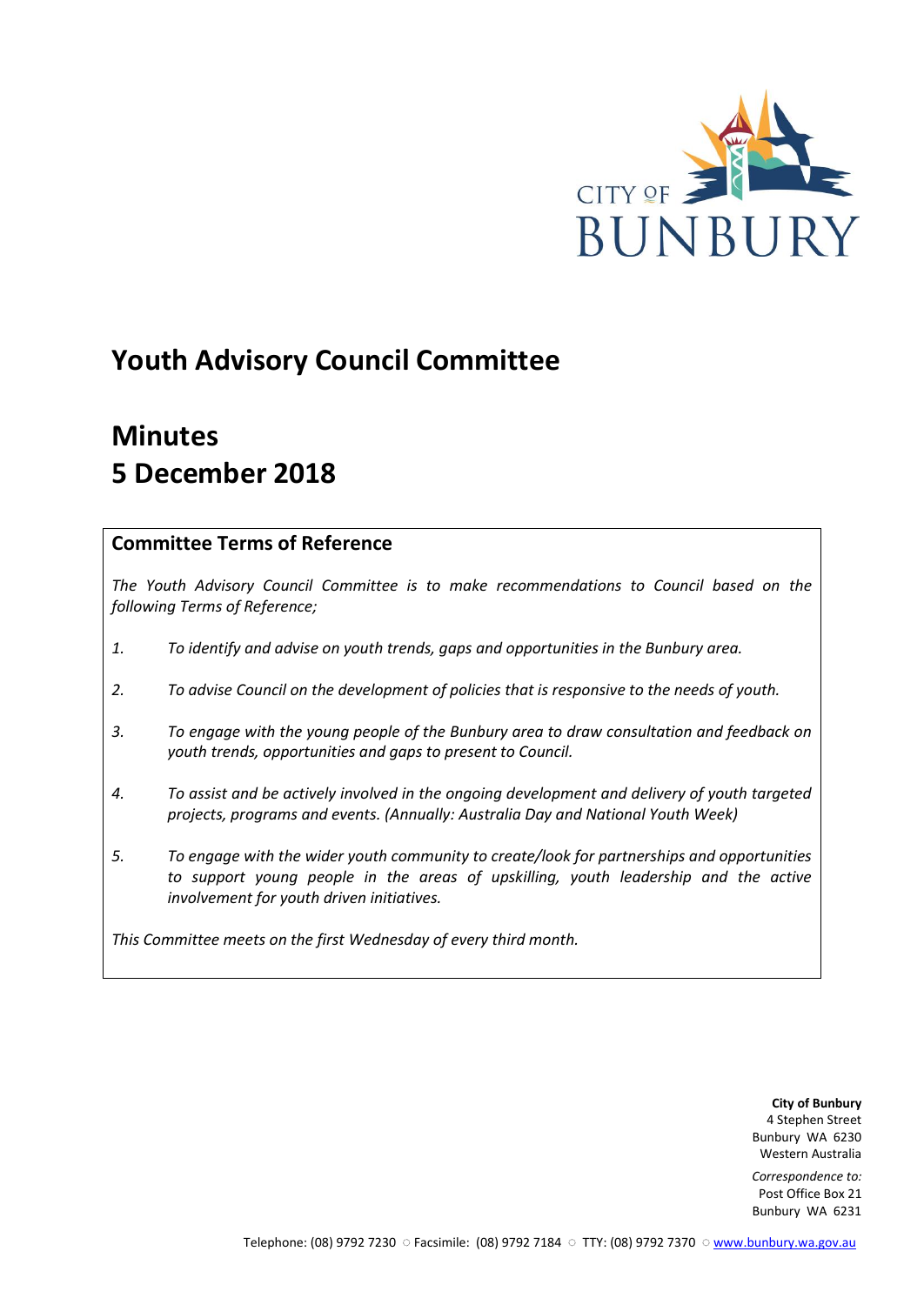## **Table of Contents**

## Item No

## Subject

## Page No

| 1.  |      |  |  |  |  |
|-----|------|--|--|--|--|
| 2.  |      |  |  |  |  |
| 3.  |      |  |  |  |  |
| 4.  |      |  |  |  |  |
|     | 4.1  |  |  |  |  |
|     | 4.2  |  |  |  |  |
| 5.  |      |  |  |  |  |
| 6.  |      |  |  |  |  |
| 7.  |      |  |  |  |  |
| 8.  |      |  |  |  |  |
|     | 8.1  |  |  |  |  |
|     | 8.2  |  |  |  |  |
|     | 8.3  |  |  |  |  |
| 9.  |      |  |  |  |  |
| 10. |      |  |  |  |  |
|     | 10.1 |  |  |  |  |
|     | 10.2 |  |  |  |  |
|     | 10.3 |  |  |  |  |
|     | 10.4 |  |  |  |  |
|     | 10.5 |  |  |  |  |
|     |      |  |  |  |  |
|     |      |  |  |  |  |
|     | 12.1 |  |  |  |  |
|     | 12.2 |  |  |  |  |
|     |      |  |  |  |  |
|     |      |  |  |  |  |
|     |      |  |  |  |  |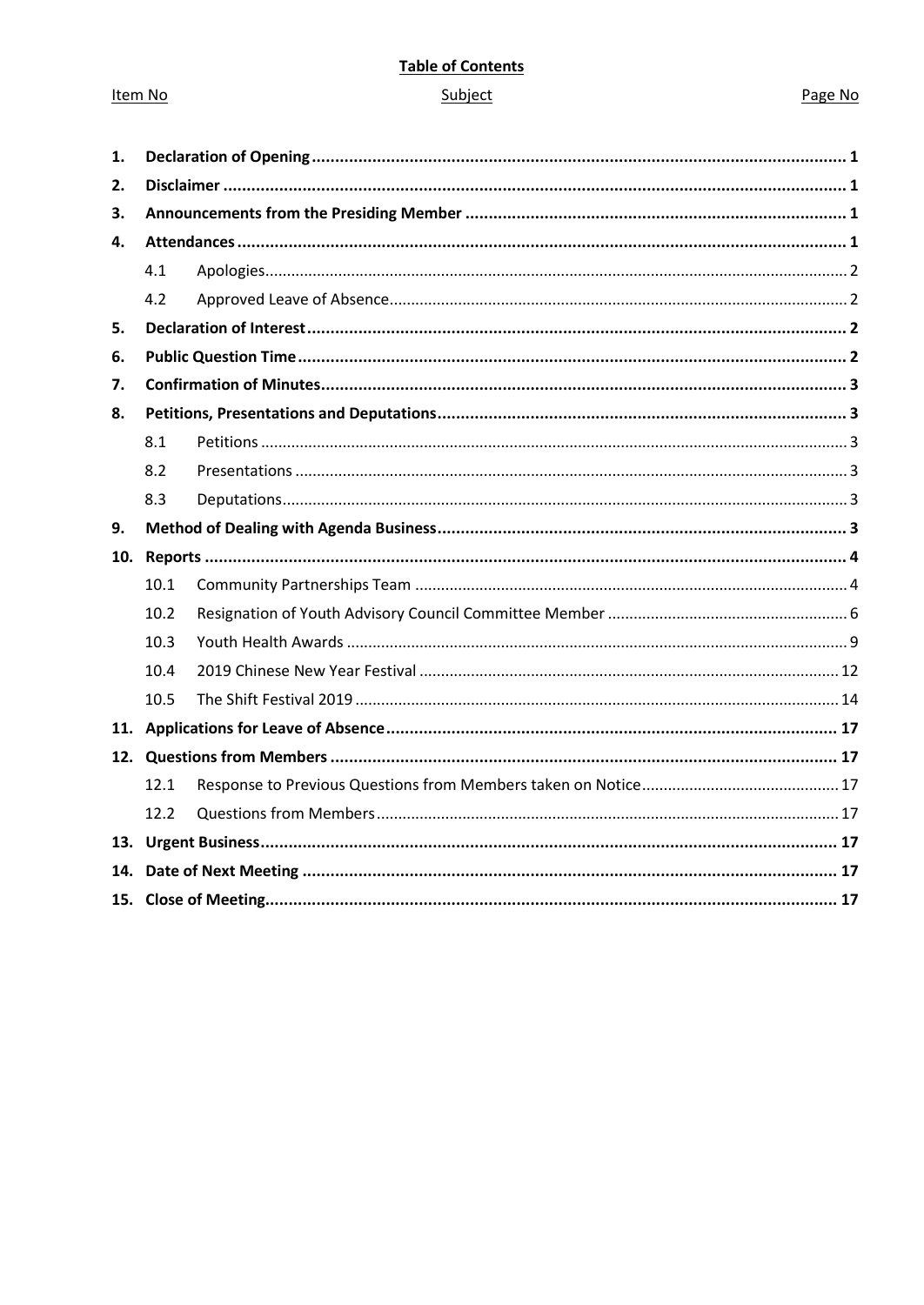## **Youth Advisory Council Committee**

\_\_\_\_\_\_\_\_\_\_\_\_\_\_\_\_\_\_\_\_\_\_\_\_\_\_\_\_\_\_\_\_\_\_\_\_\_\_\_\_\_\_\_\_\_\_\_\_\_\_\_\_\_\_\_\_\_\_\_\_\_\_\_\_\_\_\_\_\_\_\_\_\_\_\_\_\_\_\_\_\_\_\_\_\_\_\_\_\_\_\_\_\_\_\_

## **Minutes**

## **5 December 2018**

Members of the public to note that recommendations made by this committee are not final and will be subject to adoption (or otherwise) at a future meeting of the Bunbury City Council.

## <span id="page-2-0"></span>**1. Declaration of Opening**

The Youth Mayor declared the meeting open at 4:34pm.

## <span id="page-2-1"></span>**2. Disclaimer**

Not applicable to this committee.

## <span id="page-2-2"></span>**3. Announcements from the Presiding Member**

The Youth Mayor noted that the YAC had not met for some time and encouraged members to keep up the good work.

The Youth Mayor took the opportunity to welcome Kerry Shaw and Danika Wellington to their roles.

## <span id="page-2-3"></span>**4. Attendances**

#### *Committee Members:*

| <b>Member Name</b>    | <b>Representing</b>    |
|-----------------------|------------------------|
| Bella Burgemeister    | <b>Youth Community</b> |
| Georgina Dowd         | <b>Youth Community</b> |
| Rhiannan Edwards      | <b>Youth Community</b> |
| Natareen Njeri Nganga | <b>Youth Community</b> |
| Stephen May           | <b>Youth Community</b> |
| Sean Smith            | <b>Youth Community</b> |
| Sean van der Wielen   | <b>Youth Community</b> |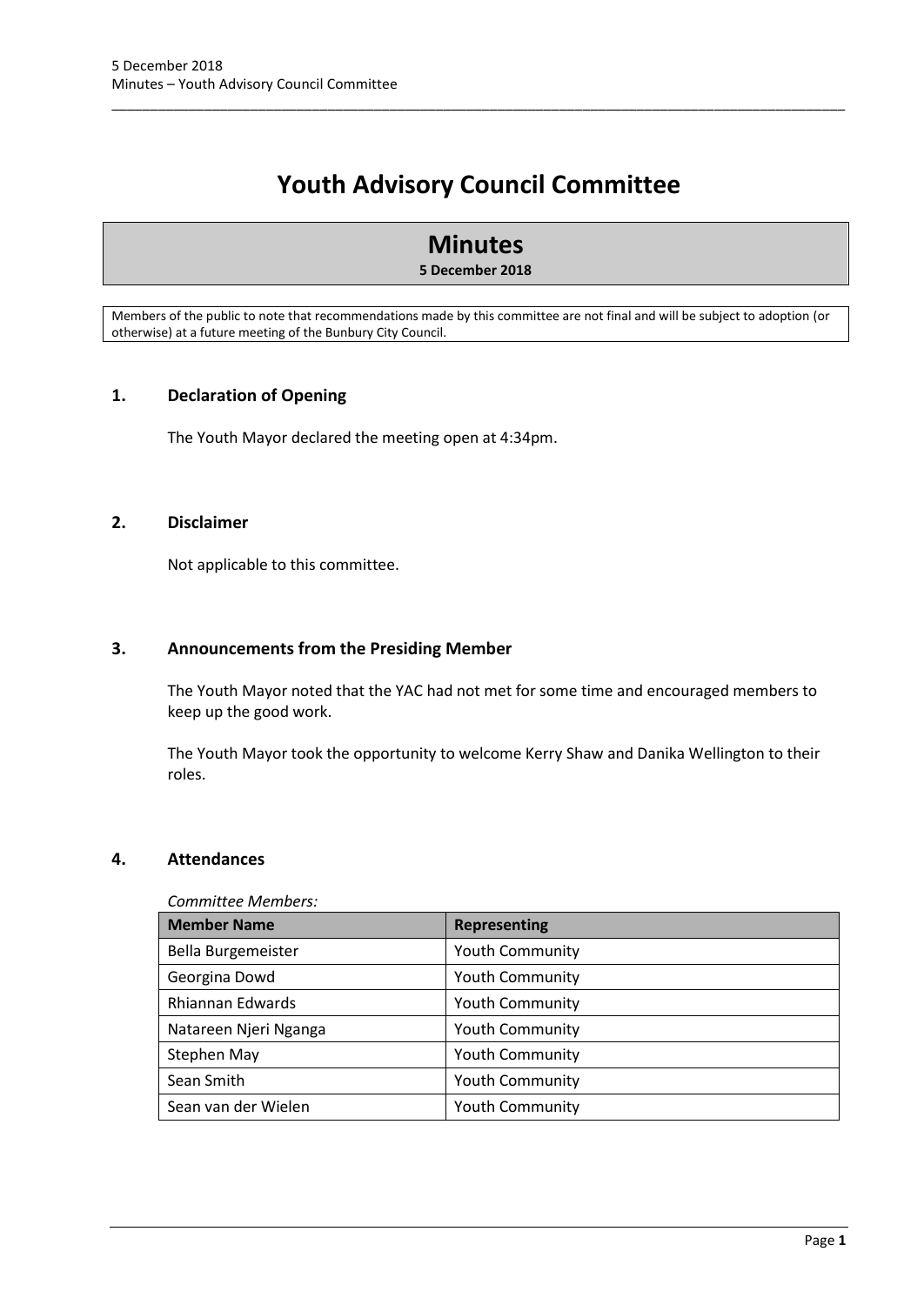## *Ex-officio Members (non-voting):*

| <b>Member Name</b> | Representing                     |
|--------------------|----------------------------------|
| Cr Todd Brown      | <b>Councillor Representative</b> |
| l Cr Sam Morris    | <b>Councillor Representative</b> |

\_\_\_\_\_\_\_\_\_\_\_\_\_\_\_\_\_\_\_\_\_\_\_\_\_\_\_\_\_\_\_\_\_\_\_\_\_\_\_\_\_\_\_\_\_\_\_\_\_\_\_\_\_\_\_\_\_\_\_\_\_\_\_\_\_\_\_\_\_\_\_\_\_\_\_\_\_\_\_\_\_\_\_\_\_\_\_\_\_\_\_\_\_\_\_

## *Support Staff:*

| <b>Name</b>          | <b>Title</b>                                        |  |  |
|----------------------|-----------------------------------------------------|--|--|
| Ms Isabell Evans     | Manager People & Place                              |  |  |
| Ms Kerry Shaw        | Senior Community Partnerships Officer               |  |  |
| Ms Danika Wellington | Community Partnerships Officer - Youth & Activation |  |  |
| Ms Liz Allan         | <b>Executive Research and Project Officer</b>       |  |  |

## <span id="page-3-0"></span>**4.1 Apologies**

Cassidy McGuire and Stephanie Addison-Brown, Director Corporate and Community Services were apologies.

Aleczander Barber, Maddison Brunning, Dylan Fryer, Meg Read and Matilda Wilson were absent.

## <span id="page-3-1"></span>**4.2 Approved Leave of Absence**

Nil

## <span id="page-3-2"></span>**5. Declaration of Interest**

Nil

## <span id="page-3-3"></span>**6. Public Question Time**

Nil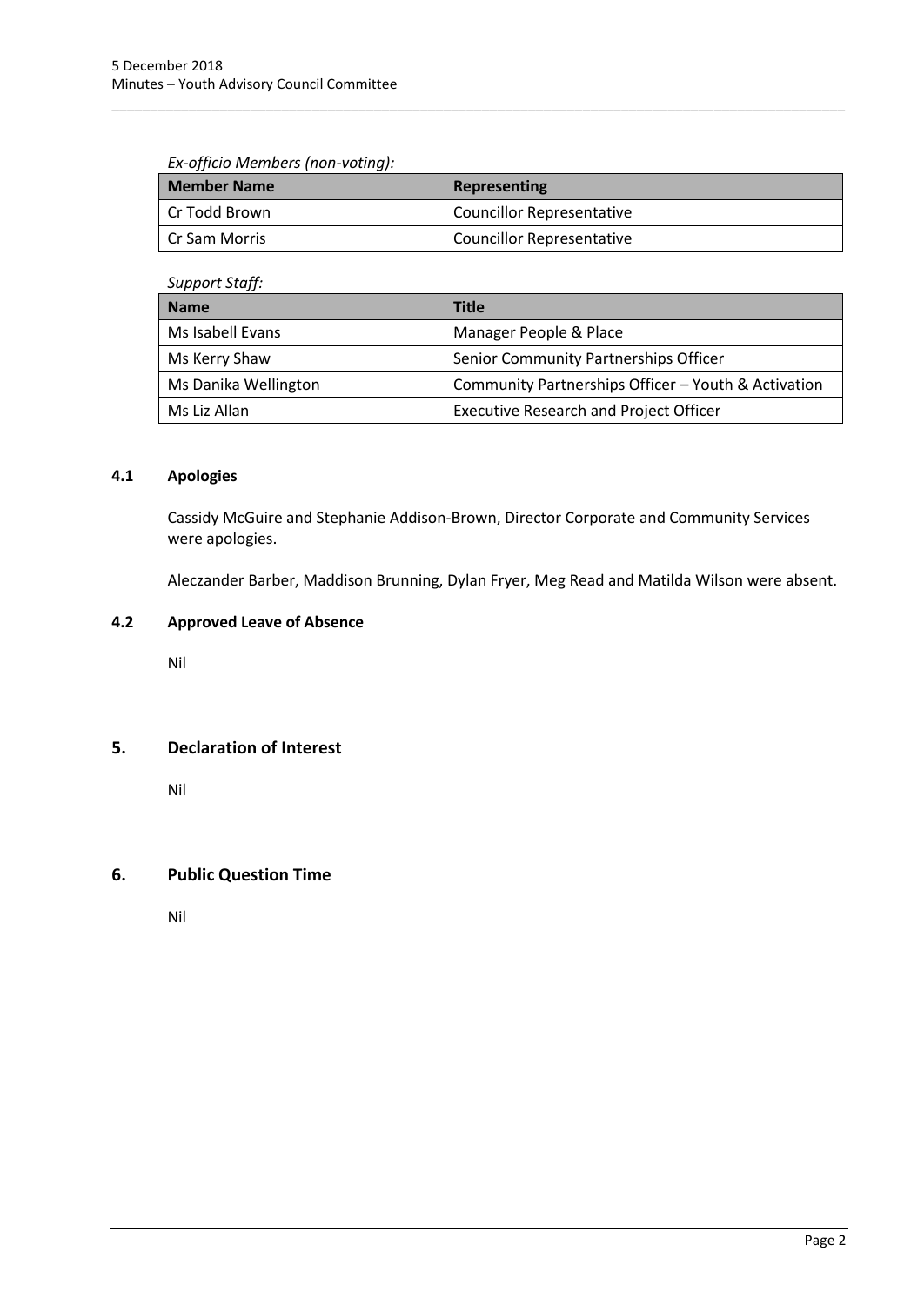## <span id="page-4-0"></span>**7. Confirmation of Minutes**

The Minutes of the meeting of the Youth Advisory Council Committee Meeting held 6 June 2018 have been circulated.

\_\_\_\_\_\_\_\_\_\_\_\_\_\_\_\_\_\_\_\_\_\_\_\_\_\_\_\_\_\_\_\_\_\_\_\_\_\_\_\_\_\_\_\_\_\_\_\_\_\_\_\_\_\_\_\_\_\_\_\_\_\_\_\_\_\_\_\_\_\_\_\_\_\_\_\_\_\_\_\_\_\_\_\_\_\_\_\_\_\_\_\_\_\_\_

## **Recommendation**

That the Minutes of the Youth Advisory Council Committee Meeting held 6 June 2018 be confirmed as a true and correct record.

## **Outcome of the Meeting held 5 December 2018**

The recommendation (as printed) was moved Stephen May, seconded Rhiannan Edwards.

## **Committee Decision**

That the Minutes of the Youth Advisory Council Committee Meeting held 6 June 2018 be confirmed as a true and correct record.

## CARRIED

7 votes "for" / Nil votes "against"

## <span id="page-4-1"></span>**8. Petitions, Presentations and Deputations**

## <span id="page-4-2"></span>**8.1 Petitions**

Nil

## <span id="page-4-3"></span>**8.2 Presentations**

Nil

## <span id="page-4-4"></span>**8.3 Deputations**

Nil

## <span id="page-4-5"></span>**9. Method of Dealing with Agenda Business**

Items are dealt with in the order in which they appear.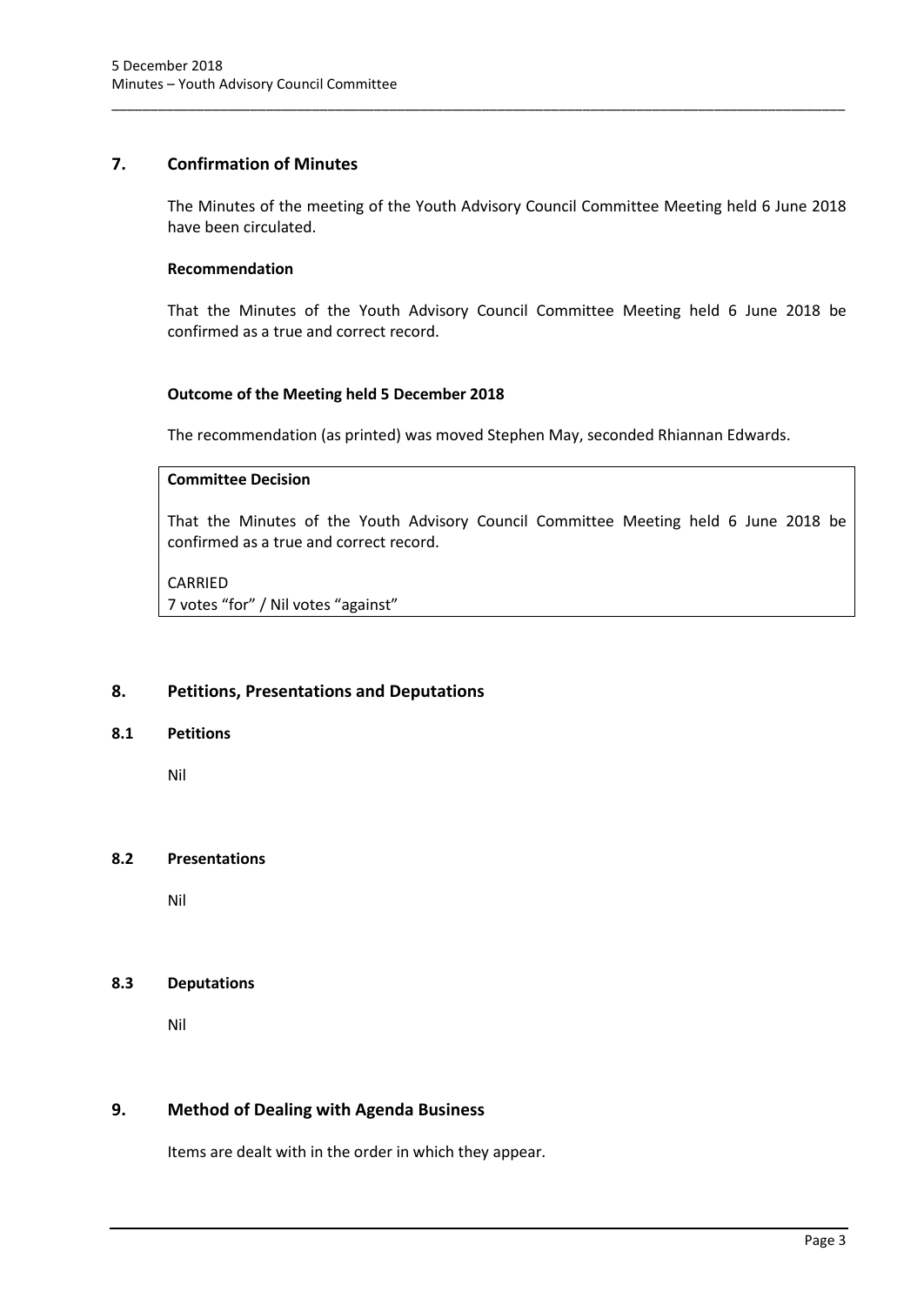## <span id="page-5-0"></span>**10. Reports**

#### <span id="page-5-1"></span>**10.1 Community Partnerships Team**

| <b>Applicant/Proponent:</b> | Internal                                                               |                     |   |                             |
|-----------------------------|------------------------------------------------------------------------|---------------------|---|-----------------------------|
| <b>Responsible Officer:</b> | Danika Wellington, Community Partnerships Officer - Youth & Activation |                     |   |                             |
| <b>Responsible Manager:</b> | Isabell Evans, Manager People & Place                                  |                     |   |                             |
| <b>Executive:</b>           | Stephanie Addison-Brown, Director Corporate and Community Services     |                     |   |                             |
| <b>Authority/Discretion</b> |                                                                        | Advocacy            |   | Review                      |
|                             |                                                                        | Executive/Strategic |   | Quasi-Judicial              |
|                             |                                                                        | Legislative         | ⊠ | <b>Information Purposes</b> |
| <b>Attachments:</b>         | Nil                                                                    |                     |   |                             |

\_\_\_\_\_\_\_\_\_\_\_\_\_\_\_\_\_\_\_\_\_\_\_\_\_\_\_\_\_\_\_\_\_\_\_\_\_\_\_\_\_\_\_\_\_\_\_\_\_\_\_\_\_\_\_\_\_\_\_\_\_\_\_\_\_\_\_\_\_\_\_\_\_\_\_\_\_\_\_\_\_\_\_\_\_\_\_\_\_\_\_\_\_\_\_

#### **Summary**

The purpose of this report is to bring to the Youth Advisory Council Committee's attention new staffing structure within the Community Partnerships Team.

#### **Executive Recommendation**

That the Youth Advisory Council Committee note the report.

*Voting Requirement: Simple Majority* 

#### **Strategic Relevance**

| Our community and culture                                               |
|-------------------------------------------------------------------------|
| A safe, healthy and cohesive community, with a rich cultural life, and  |
| supportive social environment.                                          |
| A community that provides for the particular needs of the young and the |
|                                                                         |

## **Background**

The previous Community Development Officer – Youth and Team Leader Community Development left the City earlier in 2018.

Following an internal desktop review and restructure (Community Development to Community Partnerships) the two vacant positions have been externally advertised and filled.

Kerry Shaw commenced as the Senior Community Partnerships Officer on 22 August 2018.

Danika Wellington is the new Community Partnerships Officer, commencing on 19 September.

## **Council Policy Compliance**

Not applicable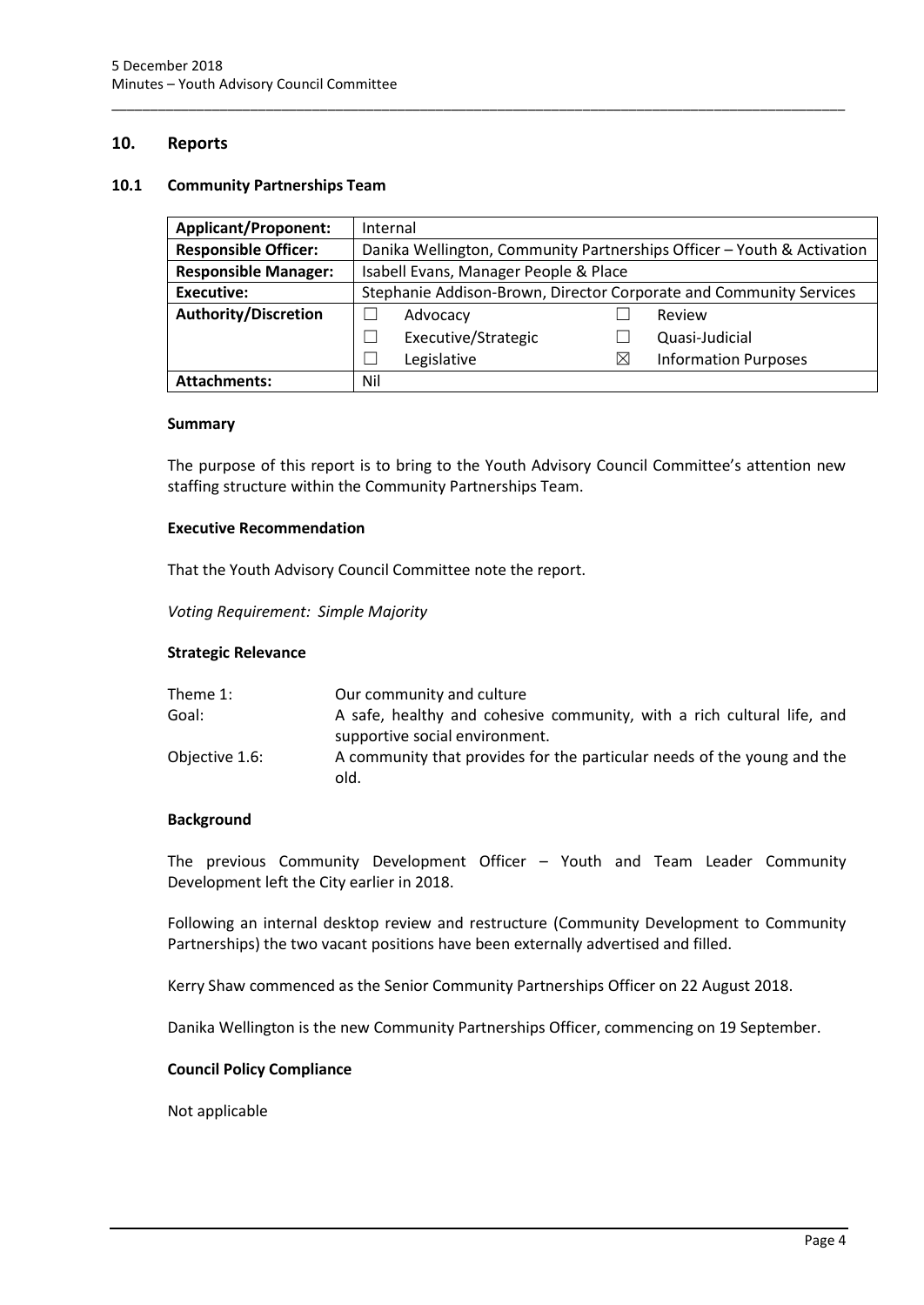#### **Legislative Compliance**

*Local Government Act 1995*

## **Officer Comments**

The change from Community Development to Community Partnerships reflects Council's role in working first and foremost in partnership with the community rather than taking the lead role in developing it.

\_\_\_\_\_\_\_\_\_\_\_\_\_\_\_\_\_\_\_\_\_\_\_\_\_\_\_\_\_\_\_\_\_\_\_\_\_\_\_\_\_\_\_\_\_\_\_\_\_\_\_\_\_\_\_\_\_\_\_\_\_\_\_\_\_\_\_\_\_\_\_\_\_\_\_\_\_\_\_\_\_\_\_\_\_\_\_\_\_\_\_\_\_\_\_

The Youth Advisory Council Committee (YAC) will work predominantly with the Community Partnerships Officer -Youth & Activation in the development and implementation of youthfocused events and initiatives.

The Senior Community Partnerships Officer role will take on a more strategic focus however will support the YAC in developing their two-year plan as identified in The YAC Effect.

The remaining Community Partnerships team role, Community Partnerships Officer – Disability & Seniors, continues to be occupied by the incumbent Mr Ryan Campbell.

#### **Analysis of Financial and Budget Implications**

Nil

#### **Community Consultation**

Nil

**Councillor/Officer Consultation**

Nil

## **Applicant Consultation**

Nil

## **Outcome of the Meeting held 5 December 2018**

The recommendation (as printed) was moved Georgina Dowd, seconded Sean van der Wielen.

## **Committee Decision**

That the Youth Advisory Council Committee note the report.

CARRIED 7 votes "for" / Nil votes "against"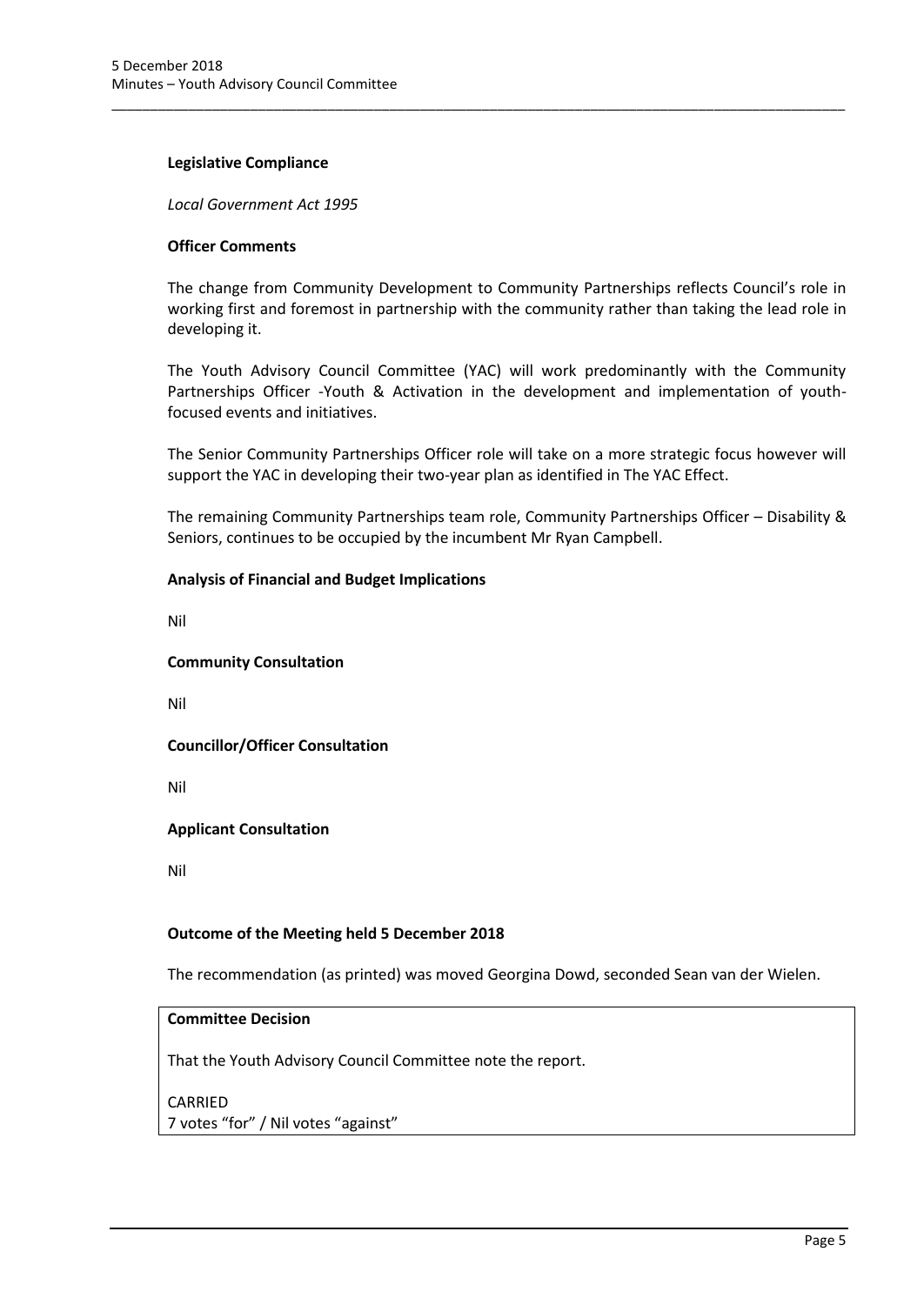## <span id="page-7-0"></span>**10.2 Resignation of Youth Advisory Council Committee Member**

| <b>Applicant/Proponent:</b> | Internal                                                           |                                                                        |  |                             |  |
|-----------------------------|--------------------------------------------------------------------|------------------------------------------------------------------------|--|-----------------------------|--|
| <b>Responsible Officer:</b> |                                                                    | Danika Wellington, Community Partnerships Officer - Youth & Activation |  |                             |  |
| <b>Responsible Manager:</b> | Isabell Evans, Manager People & Place                              |                                                                        |  |                             |  |
| <b>Executive:</b>           | Stephanie Addison-Brown, Director Corporate and Community Services |                                                                        |  |                             |  |
| <b>Authority/Discretion</b> |                                                                    | Advocacy                                                               |  | Review                      |  |
|                             |                                                                    | Executive/Strategic                                                    |  | Quasi-Judicial              |  |
|                             | $\times$                                                           | Legislative                                                            |  | <b>Information Purposes</b> |  |
| <b>Attachments:</b>         | Nil                                                                |                                                                        |  |                             |  |

\_\_\_\_\_\_\_\_\_\_\_\_\_\_\_\_\_\_\_\_\_\_\_\_\_\_\_\_\_\_\_\_\_\_\_\_\_\_\_\_\_\_\_\_\_\_\_\_\_\_\_\_\_\_\_\_\_\_\_\_\_\_\_\_\_\_\_\_\_\_\_\_\_\_\_\_\_\_\_\_\_\_\_\_\_\_\_\_\_\_\_\_\_\_\_

## **Summary**

This report is presented to the Youth Advisory Council Committee (YAC) to advise of the resignation of Alex Tombleson effective 19 April 2018 and to initiate the advertising process to fill this position.

## **Executive Recommendation**

That the Youth Advisory Council Committee request that Council:

- 1. Accept the resignation of Alex Tombleson from the Youth Advisory Council Committee; and
- 2. Request the Chief Executive Officer thank Alex Tombleson in writing for his contributions.
- 3. Authorise the advertising of the vacant position as the Youth Advisory Council Committee.

*Voting Requirement: Simple Majority* 

## **Strategic Relevance**

| Theme 1:       | Our community and culture                                                       |
|----------------|---------------------------------------------------------------------------------|
| Goal:          | A safe, healthy and cohesive community, with a rich cultural life, and          |
|                | supportive social environment.                                                  |
| Objective 1.6: | A community that provides for the particular needs of the young and the<br>old. |

## **Background**

The Youth Advisory Council Committee members were appointed following October 2017 Council Elections. Since this time the Committee has continued to perform its important role providing guidance to the Bunbury City Council on issues affecting the youth of the Bunbury Region.

Alex Tombleson has been Member of the Youth Advisory Council Committee since October 2015.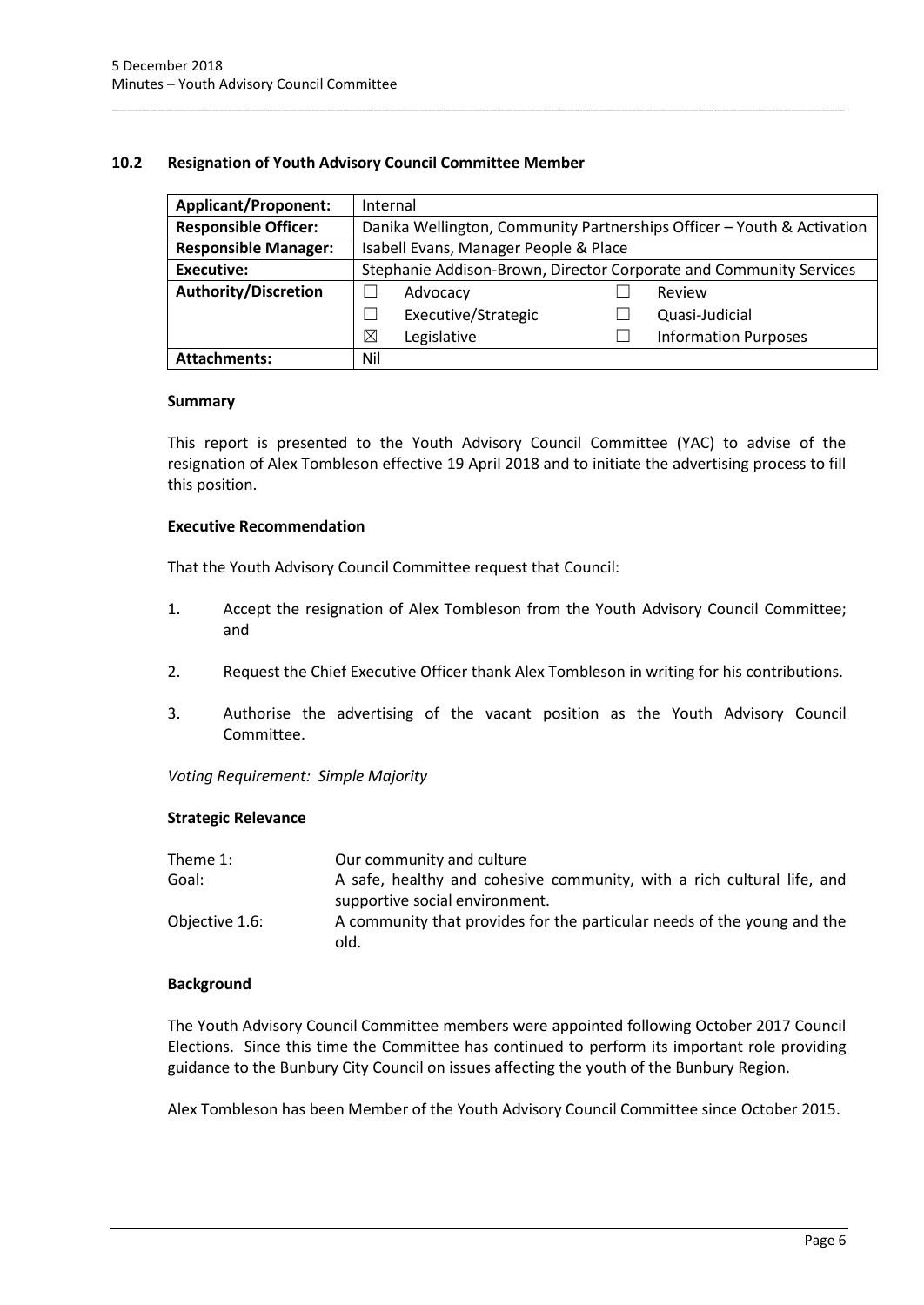## **Council Policy Compliance**

Not applicable

#### **Legislative Compliance**

*Local Government Act 1995*

## **Officer Comments**

Due to other commitments YAC member Alex Tombleson will be unable to continue as an active member of this committee. Accordingly, Council is requested to accept his resignation.

\_\_\_\_\_\_\_\_\_\_\_\_\_\_\_\_\_\_\_\_\_\_\_\_\_\_\_\_\_\_\_\_\_\_\_\_\_\_\_\_\_\_\_\_\_\_\_\_\_\_\_\_\_\_\_\_\_\_\_\_\_\_\_\_\_\_\_\_\_\_\_\_\_\_\_\_\_\_\_\_\_\_\_\_\_\_\_\_\_\_\_\_\_\_\_

YAC members are nine months into their two-year term and accordingly it is appropriate to commence the advertising process.

#### **Analysis of Financial and Budget Implications**

Nil

#### **Community Consultation**

Nil

## **Councillor/Officer Consultation**

Nil

## **Applicant Consultation**

Not applicable

## **Outcome of the Meeting held 5 December 2018**

The recommendation (as printed) was moved Rhiannon Edwards, seconded Bella Burgemeister:

- *1. Accept the resignation of Alex Tombleson from the Youth Advisory Council Committee; and*
- *2. Request the Chief Executive Officer thank Alex Tombleson in writing for his contributions.*
- *3. Authorise the advertising of the vacant position as the Youth Advisory Council Committee.*

Members of the YAC noted that there were other members of the Committee who had not attended for more than two meetings.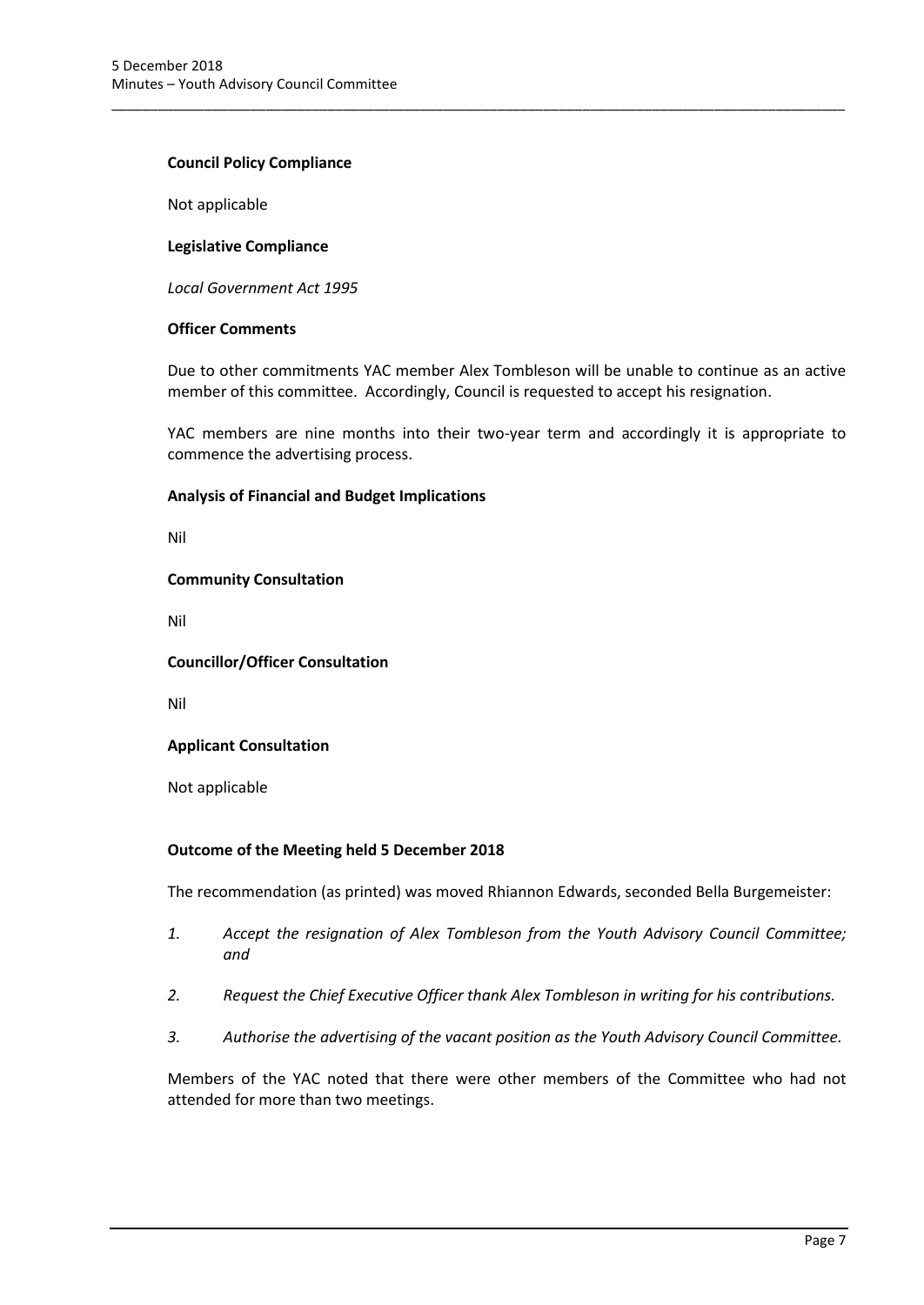An amendment to the motion was moved Stephen May, seconded Sean van der Wielen as follows:

\_\_\_\_\_\_\_\_\_\_\_\_\_\_\_\_\_\_\_\_\_\_\_\_\_\_\_\_\_\_\_\_\_\_\_\_\_\_\_\_\_\_\_\_\_\_\_\_\_\_\_\_\_\_\_\_\_\_\_\_\_\_\_\_\_\_\_\_\_\_\_\_\_\_\_\_\_\_\_\_\_\_\_\_\_\_\_\_\_\_\_\_\_\_\_

*4. Request the CEO have City Officers contact members of the Youth Advisory Council Committee to determine if they are still interested in being a member.*

The Youth Mayor moved the amendment and it was CARRIED 6 votes "for", 1 vote "against".

The motion (as amended) was moved Stephen May, seconded Natareen Njeri Nganga.

#### **Committee Decision**

That the Youth Advisory Council Committee request that Council:

- 1. Accept the resignation of Alex Tombleson from the Youth Advisory Council Committee; and
- 2. Request the Chief Executive Officer thank Alex Tombleson in writing for his contributions.
- 3. Authorise the advertising of the vacant position as the Youth Advisory Council Committee.
- 4. Request the CEO have City Officers contact members of the Youth Advisory Council Committee to determine if they are still interested in being a member.

## CARRIED

7 votes "for" / Nil votes "against"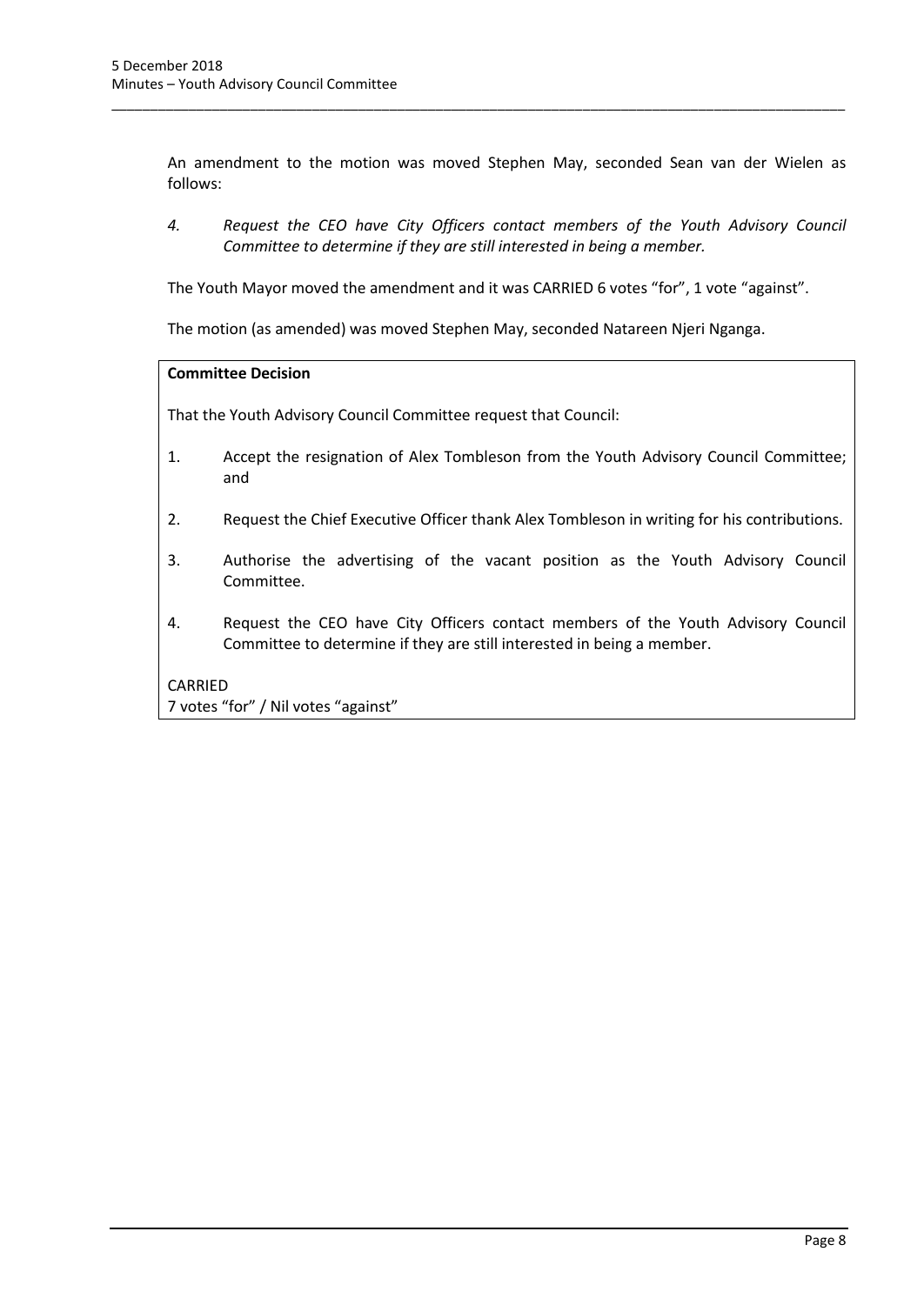## <span id="page-10-0"></span>**10.3 Youth Health Awards**

| <b>Applicant/Proponent:</b> | Danae Cornford                                                         |                     |  |                             |
|-----------------------------|------------------------------------------------------------------------|---------------------|--|-----------------------------|
| <b>Responsible Officer:</b> | Danika Wellington, Community Partnerships Officer - Youth & Activation |                     |  |                             |
| <b>Responsible Manager:</b> | Isabell Evans, Manager People & Place                                  |                     |  |                             |
| Executive:                  | Stephanie Addison-Brown, Director Corporate and Community Services     |                     |  |                             |
| <b>Authority/Discretion</b> | ⊠                                                                      | Advocacy            |  | Review                      |
|                             |                                                                        | Executive/Strategic |  | Quasi-Judicial              |
|                             |                                                                        | Legislative         |  | <b>Information Purposes</b> |
| <b>Attachments:</b>         | Nil                                                                    |                     |  |                             |

\_\_\_\_\_\_\_\_\_\_\_\_\_\_\_\_\_\_\_\_\_\_\_\_\_\_\_\_\_\_\_\_\_\_\_\_\_\_\_\_\_\_\_\_\_\_\_\_\_\_\_\_\_\_\_\_\_\_\_\_\_\_\_\_\_\_\_\_\_\_\_\_\_\_\_\_\_\_\_\_\_\_\_\_\_\_\_\_\_\_\_\_\_\_\_

## **Summary**

Danae Cornford from Happywhenfit has approached Mayor Brennan regarding a Youth Health Awards proposal. This is now presented to the Youth Advisory Council Committee (YAC) for their consideration.

## **Executive Recommendation**

That the Youth Advisory Council Committee:

- 1. Agree to allow Happywhenfit to present their inaugural Happywhenfit Youth Health Ambassador award during Youth Week at Shift Youth Festival in 2019 subject to an MOU to be developed by the City;
- 2. Agree to nominate two Youth Advisory Council Committee members \_\_\_\_\_\_\_\_\_\_\_\_\_\_\_\_\_\_\_\_\_ and \_\_\_\_\_\_\_\_\_\_\_\_\_\_\_\_\_\_\_\_\_ as voting members on the 2019 Happywhenfit Health Ambassador Award judging panel who will attend meetings for up to two hours of their time each to complete a matrix and select the award recipient(s);
- 3. Support the request to share Happywhenfit Health Ambassador Award content created by Happywhenfit across YAC marketing and media channels.

## *Voting Requirement: Simple Majority*

## **Strategic Relevance**

| Theme 1:       | Our community and culture                                                       |
|----------------|---------------------------------------------------------------------------------|
| Goal:          | A safe, healthy and cohesive community, with a rich cultural life, and          |
|                | supportive social environment.                                                  |
| Objective 1.6: | A community that provides for the particular needs of the young and the<br>old. |

## **Background**

Danae Cornford from Happywhenfit contacted Mayor Gary Brennan earlier in 2018 regarding the potential for Council to co-host a youth health awards project with the intention to promote healthy living amongst Bunbury's young people. Originally suggested by the proponent to be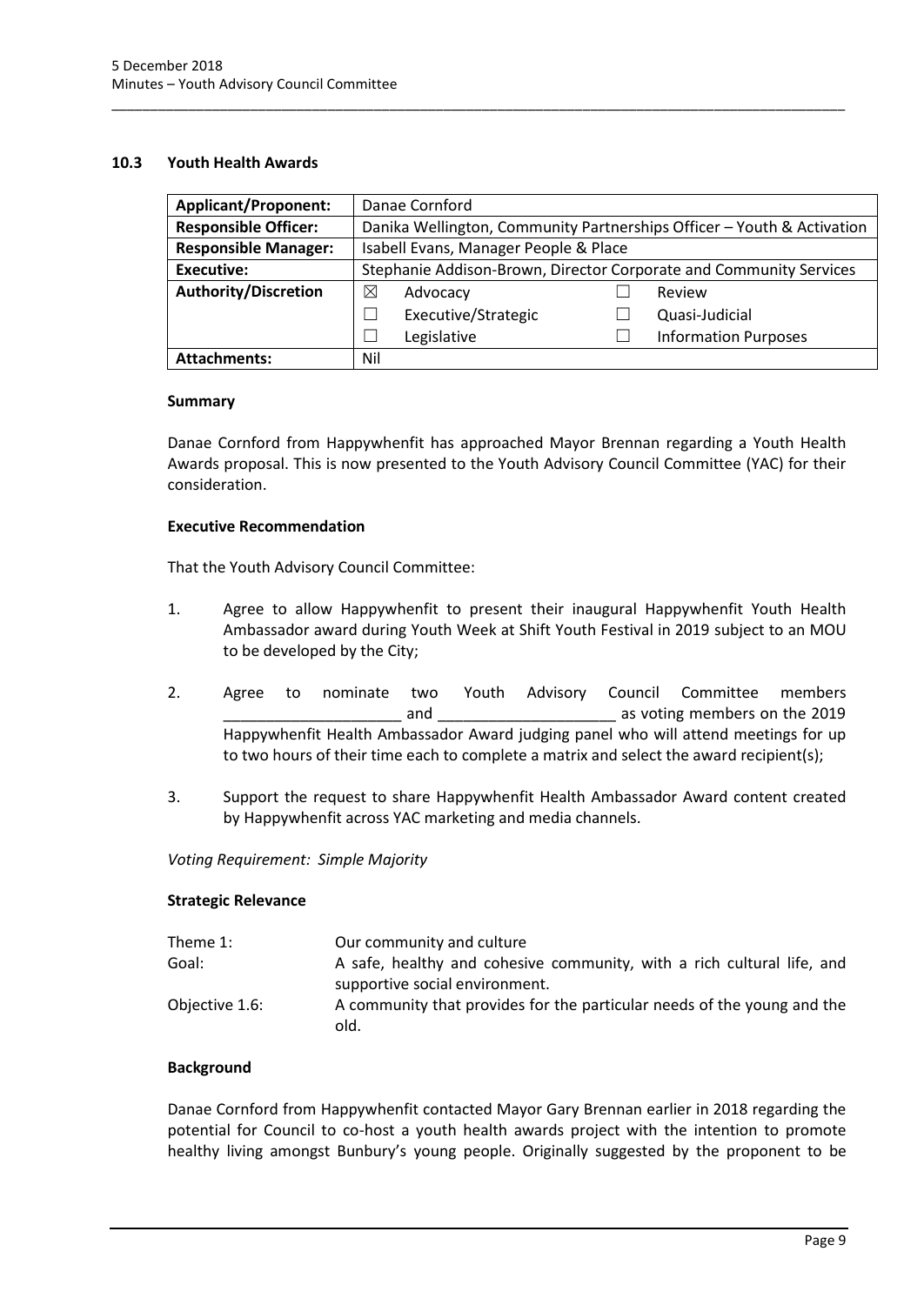included in Council's Australia Day Awards, Mayor Brennan indicated that it may be more appropriate for inclusion in the Youth Advisory Council Committee's annual Shift Youth Festival.

\_\_\_\_\_\_\_\_\_\_\_\_\_\_\_\_\_\_\_\_\_\_\_\_\_\_\_\_\_\_\_\_\_\_\_\_\_\_\_\_\_\_\_\_\_\_\_\_\_\_\_\_\_\_\_\_\_\_\_\_\_\_\_\_\_\_\_\_\_\_\_\_\_\_\_\_\_\_\_\_\_\_\_\_\_\_\_\_\_\_\_\_\_\_\_

The proposal has been discussed with members of the YAC and is now being presented to YAC for endorsement.

## **Council Policy Compliance**

Council Policy: Media Statements

## **Legislative Compliance**

*Local Government Act 1995*

#### **Officer Comments**

Youth health, particularly mental health, continues to be an important topic for both young people and adults, and any efforts to raise awareness and improve health statistics is considered a relevant worthy activity for the Youth Advisory Council Committee.

Whilst general discussions regarding Shift 2019 have taken place a project plan has not been set and there is therefore potential for this proposal to be incorporated into the event.

YAC members nominated in Recommendation 2 are under no obligation to attend these events; they will be invited by Happywhenfit to participate but involvement is at the discretion of the individuals.

In the original proposal by Ms Cornford, YAC were asked to feature in a promotional film, developed as part of Happywhenfit's school health packages, to speak about the ways in which Council can act as a support for youth health in the community, as well as how local young people can utilise Council services to achieve their health goals and be an active citizen. This has not been provided as a recommendation due to the City of Bunbury having its own media and marketing channels to promote what is available in the way of City services that youth can access, including social media and the website. YAC members can be approached to participate as talent at a personal level, not as representatives of the City. It is also Council's position not to provide endorsement for individual commercial activities, so while the Happywhenfit Awards can be accommodated as part of the Shift, use of City staff or Committee Members in commercial business marketing or sales activities is not possible.

Any media activity or film inclusion will be on behalf of Council and therefore must comply with Council Policy: Media Statements.

## **Analysis of Financial and Budget Implications**

Nil as Council is not contributing financially to this award.

## **Community Consultation**

Nil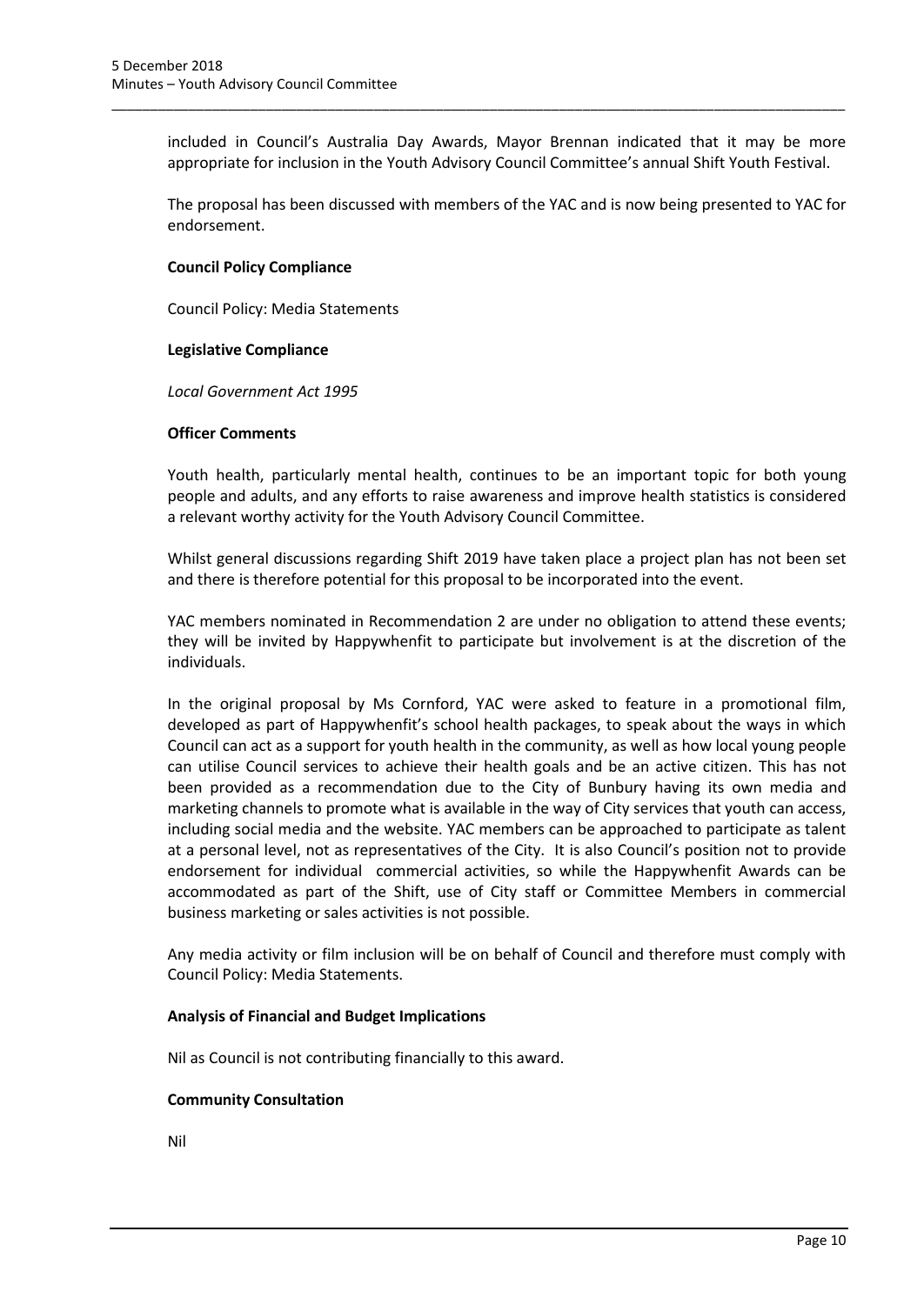## **Councillor/Officer Consultation**

Nil

## **Applicant Consultation**

Danae Cornford presented to the Committee at an informal meeting on 5 September 2018.

\_\_\_\_\_\_\_\_\_\_\_\_\_\_\_\_\_\_\_\_\_\_\_\_\_\_\_\_\_\_\_\_\_\_\_\_\_\_\_\_\_\_\_\_\_\_\_\_\_\_\_\_\_\_\_\_\_\_\_\_\_\_\_\_\_\_\_\_\_\_\_\_\_\_\_\_\_\_\_\_\_\_\_\_\_\_\_\_\_\_\_\_\_\_\_

## **Outcome of the Meeting held 5 December 2018**

The recommendation (as printed) lapsed with no mover or seconder.

The Youth Mayor decided to put each point of the recommendation individually:

Part 1 of the recommendation (as printed) was moved Rhiannon Edwards, seconded Bella Burgemeister:

*1. Agree to allow Happywhenfit to present their inaugural Happywhenfit Youth Health Ambassador award during Youth Week at Shift Youth Festival in 2019 subject to an MOU to be developed by the City;*

The Youth Mayor moved the amendment and it was CARRIED 7 votes "for", Nil votes "against".

Part 2 of the recommendation (as printed) lapsed with no nominations, mover or seconder.

Part 3 of the recommendation (as printed) was moved Rhiannon Edwards, seconded Georgina Dowd:

*3. Support the request to share Happywhenfit Health Ambassador Award content created by Happywhenfit across YAC marketing and media channels.*

The Youth Mayor moved the amendment and it was CARRIED 6 votes "for", 1 vote "against".

## **Committee Decision**

That the Youth Advisory Council Committee:

- 1. Agree to allow Happywhenfit to present their inaugural Happywhenfit Youth Health Ambassador award during Youth Week at Shift Youth Festival in 2019 subject to an MOU to be developed by the City;
- 2. Support the request to share Happywhenfit Health Ambassador Award content created by Happywhenfit across YAC marketing and media channels.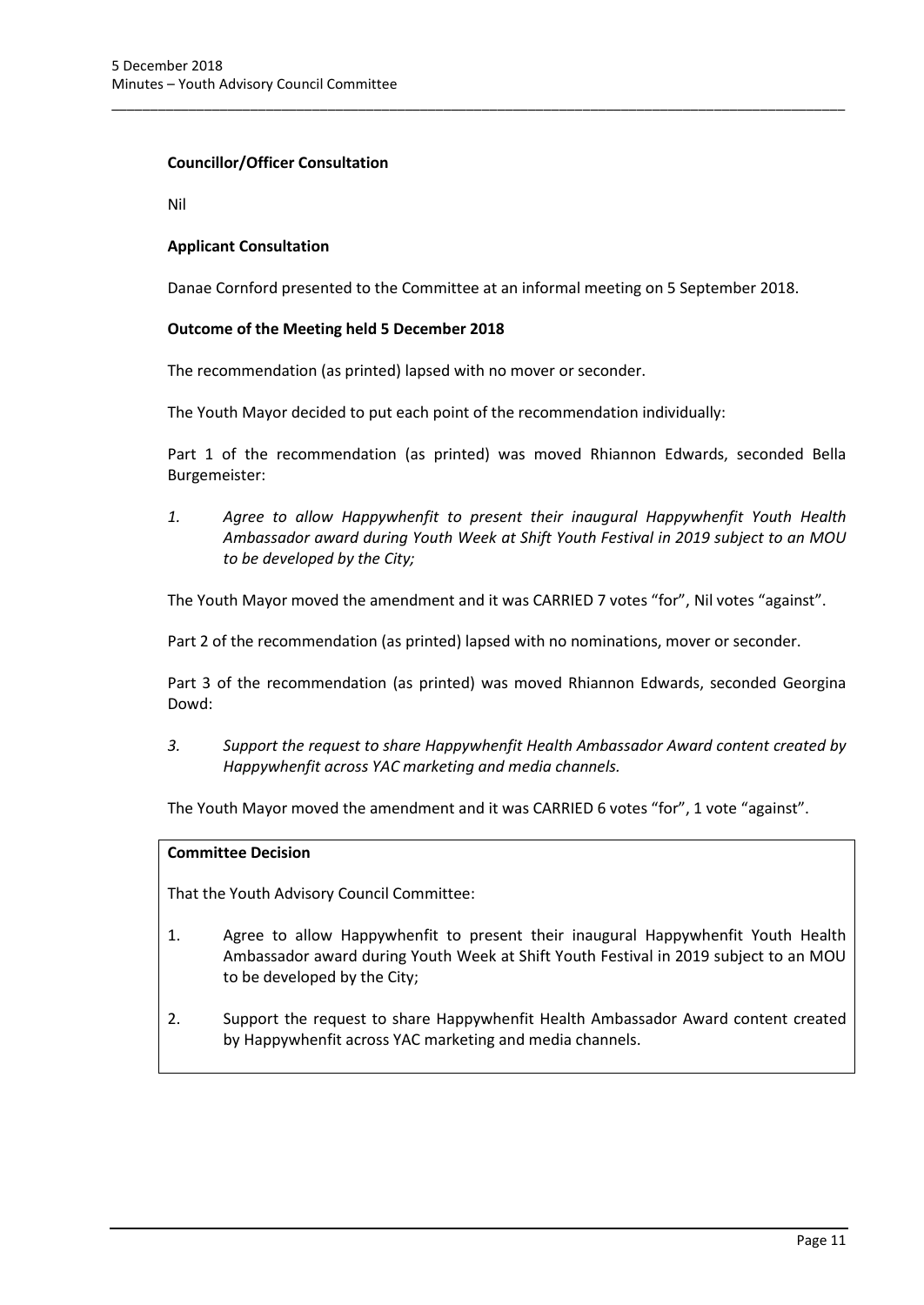#### <span id="page-13-0"></span>**10.4 2019 Chinese New Year Festival**

| <b>Applicant/Proponent:</b> |                                                                        | Amanda Yip          |   |                             |
|-----------------------------|------------------------------------------------------------------------|---------------------|---|-----------------------------|
| <b>Responsible Officer:</b> | Danika Wellington, Community Partnerships Officer - Youth & Activation |                     |   |                             |
| <b>Responsible Manager:</b> | Isabell Evans, Manager People & Place                                  |                     |   |                             |
| Executive:                  | Stephanie Addison-Brown, Director Corporate and Community Services     |                     |   |                             |
| <b>Authority/Discretion</b> |                                                                        | Advocacy            | ⋉ | Review                      |
|                             |                                                                        | Executive/Strategic |   | Quasi-Judicial              |
|                             |                                                                        | Legislative         |   | <b>Information Purposes</b> |
| <b>Attachments:</b>         | Nil                                                                    |                     |   |                             |

\_\_\_\_\_\_\_\_\_\_\_\_\_\_\_\_\_\_\_\_\_\_\_\_\_\_\_\_\_\_\_\_\_\_\_\_\_\_\_\_\_\_\_\_\_\_\_\_\_\_\_\_\_\_\_\_\_\_\_\_\_\_\_\_\_\_\_\_\_\_\_\_\_\_\_\_\_\_\_\_\_\_\_\_\_\_\_\_\_\_\_\_\_\_\_

#### **Summary**

Amanda Yip is the event organiser for the Chinese New Year Festival. She has contacted a Youth Advisory Council Committee (YAC) member regarding YAC involvement in the event. This report is presented to the YAC to consider said involvement.

#### **Executive Recommendation**

That the Youth Advisory Council Committee agree to support the 2019 Chinese New Year Festival by providing advice to ensure that the event is appealing to young people.

*Voting Requirement: Simple Majority* 

## **Strategic Relevance**

| Theme 1:       | Our community and culture                                                       |
|----------------|---------------------------------------------------------------------------------|
| Goal:          | A safe, healthy and cohesive community, with a rich cultural life, and          |
|                | supportive social environment.                                                  |
| Objective 1.6: | A community that provides for the particular needs of the young and the<br>old. |

## **Background**

Amanda Yip has organised the Chinese New Year Festival in Bunbury for a number of years now, supported by funding from the City's Annual Grant Funding Round.

Ms Yip has contacted Youth Advisory Council Committee member Bella Burgemeister regarding the group supporting the delivery of the 2019 event and encouraging youth participation. Ms Burgemeister has informed the City that Ms Yip's event is aiming to be inclusive of the whole community and she has approached the City to seek advice from YAC.

## **Council Policy Compliance**

Not applicable

## **Legislative Compliance**

*Local Government Act 1995*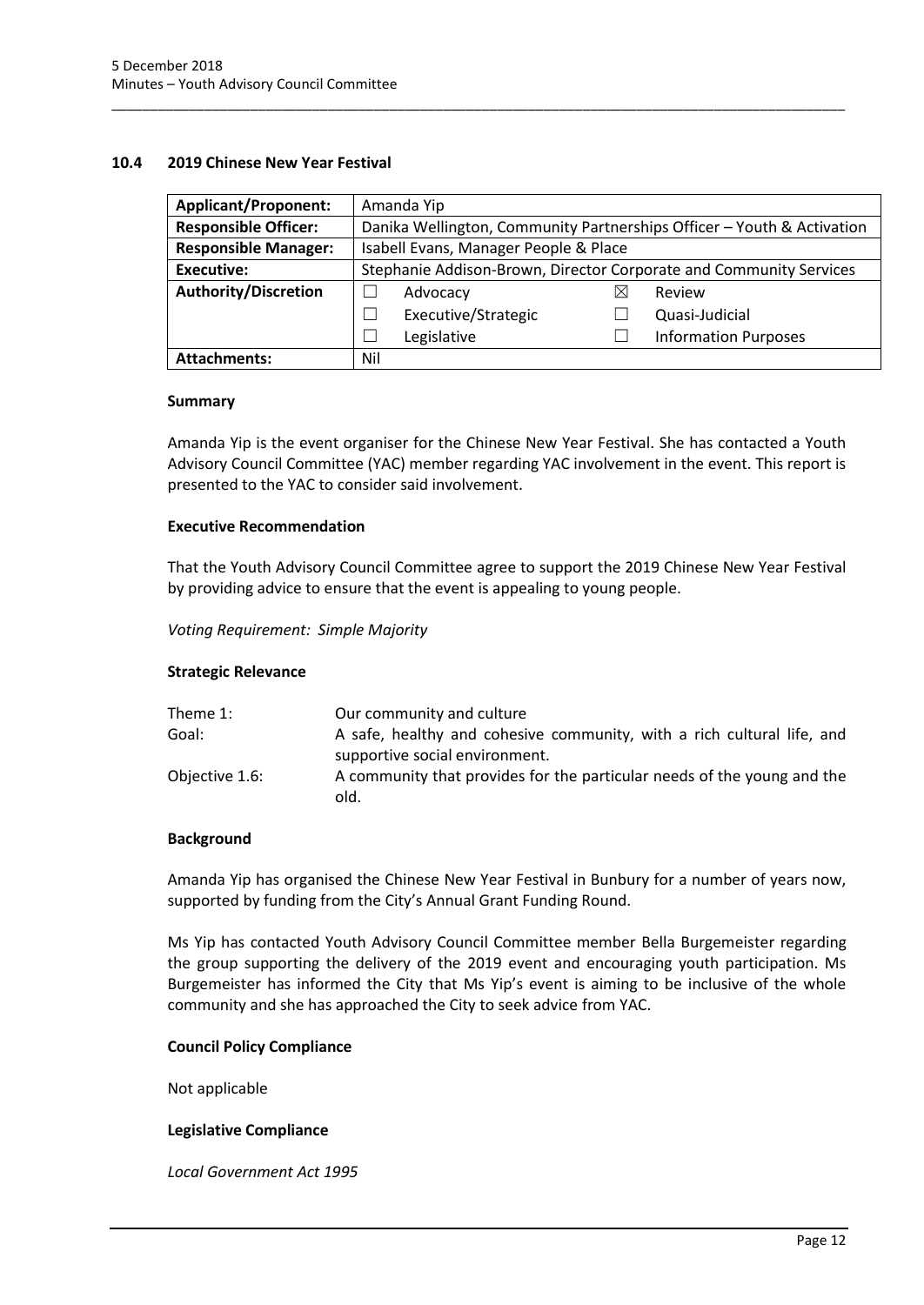## **Officer Comments**

The 2019 Chinese New Year Festival will be held on Saturday 2 February 2019. It is considered by staff to be a well-run event that is actively growing each year, with a move in location from the Stirling Street Arts Centre to the Bunbury CBD in 2019 expected to attract more patrons.

\_\_\_\_\_\_\_\_\_\_\_\_\_\_\_\_\_\_\_\_\_\_\_\_\_\_\_\_\_\_\_\_\_\_\_\_\_\_\_\_\_\_\_\_\_\_\_\_\_\_\_\_\_\_\_\_\_\_\_\_\_\_\_\_\_\_\_\_\_\_\_\_\_\_\_\_\_\_\_\_\_\_\_\_\_\_\_\_\_\_\_\_\_\_\_

Staff are of the opinion that Youth Advisory Council Committee (YAC) involvement in the event, in providing advice to ensure it is appealing to young people, is an appropriate YAC exercise.

## **Analysis of Financial and Budget Implications**

There are no financial or budgetary implications from this report.

## **Community Consultation**

Nil

## **Councillor/Officer Consultation**

Nil

## **Applicant Consultation**

Amanda Yip presented to the Committee at an informal meeting on 5 September 2018.

## **Outcome of the Meeting held 5 December 2018**

The recommendation (as printed) was moved Rhiannan Edwards, seconded Sean van der Wielen.

## **Committee Decision**

That the Youth Advisory Council Committee agree to support the 2019 Chinese New Year Festival by providing advice to ensure that the event is appealing to young people.

CARRIED 7 votes "for" / Nil votes "against"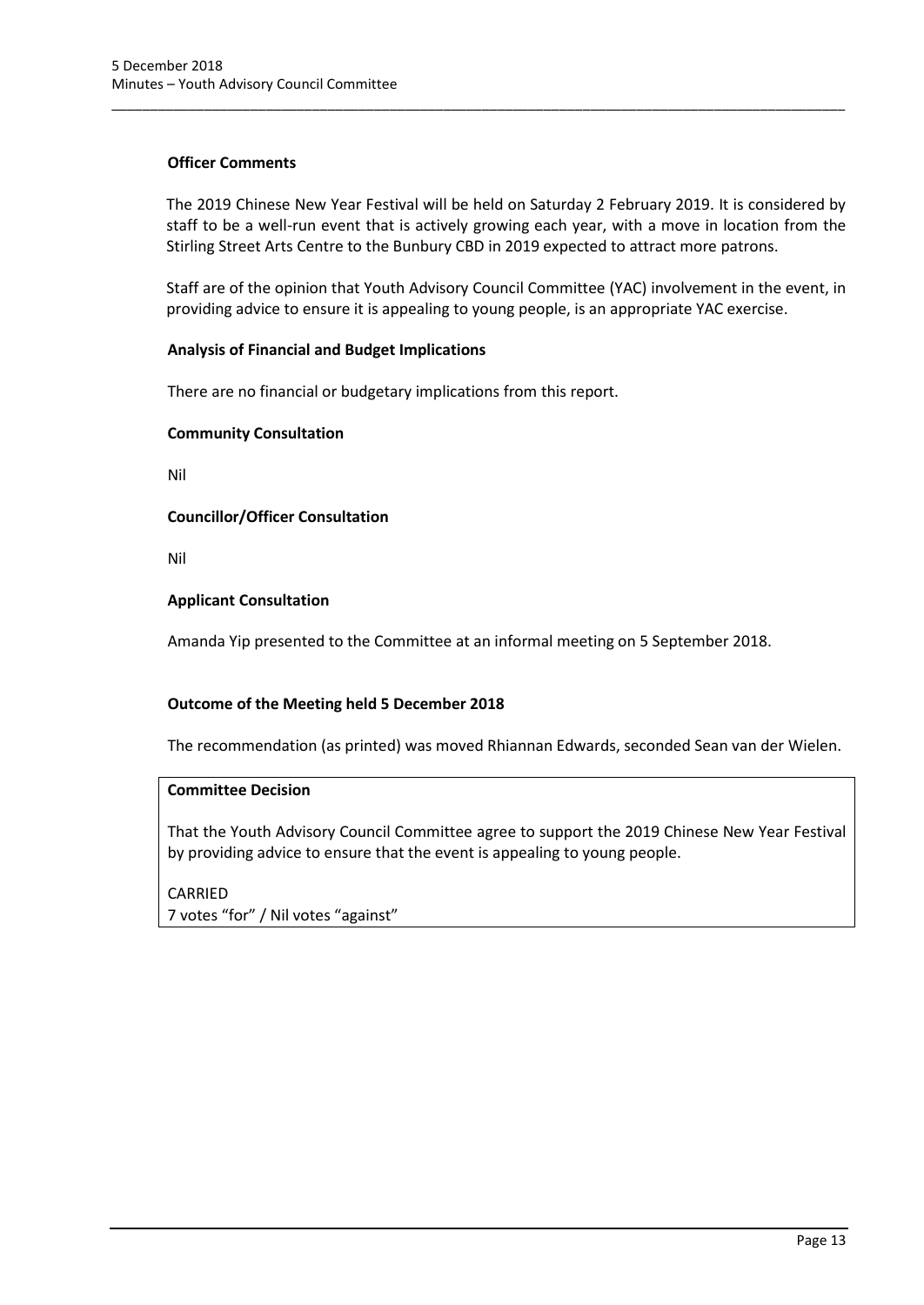## <span id="page-15-0"></span>**10.5 The Shift Festival 2019**

| <b>Applicant/Proponent:</b> | Internal                                                               |                     |   |                             |
|-----------------------------|------------------------------------------------------------------------|---------------------|---|-----------------------------|
| <b>Responsible Officer:</b> | Danika Wellington, Community Partnerships Officer - Youth & Activation |                     |   |                             |
| <b>Responsible Manager:</b> | Isabell Evans, Manager People & Place                                  |                     |   |                             |
| <b>Executive:</b>           | Stephanie Addison-Brown, Director Corporate and Community Services     |                     |   |                             |
| <b>Authority/Discretion</b> |                                                                        | Advocacy            | ⋉ | Review                      |
|                             |                                                                        | Executive/Strategic |   | Quasi-Judicial              |
|                             |                                                                        | Legislative         |   | <b>Information Purposes</b> |
| <b>Attachments:</b>         | Nil                                                                    |                     |   |                             |

\_\_\_\_\_\_\_\_\_\_\_\_\_\_\_\_\_\_\_\_\_\_\_\_\_\_\_\_\_\_\_\_\_\_\_\_\_\_\_\_\_\_\_\_\_\_\_\_\_\_\_\_\_\_\_\_\_\_\_\_\_\_\_\_\_\_\_\_\_\_\_\_\_\_\_\_\_\_\_\_\_\_\_\_\_\_\_\_\_\_\_\_\_\_\_

## **Summary**

The Youth Advisory Council Committee is responsible for delivering Youth Week activities in collaboration with the Community Partnerships team. As the Community Development Team are in planning phase for this coming year, it requested for YAC to consider the date, location, time, name and event overview should be in 2019.

## **Executive Recommendation**

- 1. The Youth Advisory Council Committee continues to use the title 'Shift' for the 2019 Youth Week event.
- 2. The event to be held on Saturday 13 April 2019 at Graham Bricknell Shell or Luciana Park from 3:00pm to 9:00 pm to be determined when the Scope of the Event has been finalised.

## **Strategic Relevance**

| Theme 1:       | Our community and culture                                               |
|----------------|-------------------------------------------------------------------------|
| Goal:          | A safe, healthy and cohesive community, with a rich cultural life, and  |
|                | supportive social environment.                                          |
| Objective 1.6: | A community that provides for the particular needs of the young and the |
|                | old.                                                                    |

## **Background**

The Shift Festival is an annual youth festival held in April during National Youth Week. The Shift Festival is a platform where the whole community can celebrate young people and their valuable contributions to our community. The festival was first delivered in 2015 and continues to grow each year, not only as a fantastic event for the whole community, but also to continue developing youth engagement in the Greater Bunbury region. It is hosted at the new Koombana Foreshore and offers a range of fun and healthy activities suitable for all ages and abilities. It is developed by the City of Bunbury Youth Advisory Council Committee (YAC) in collaboration with the Community Partnerships team.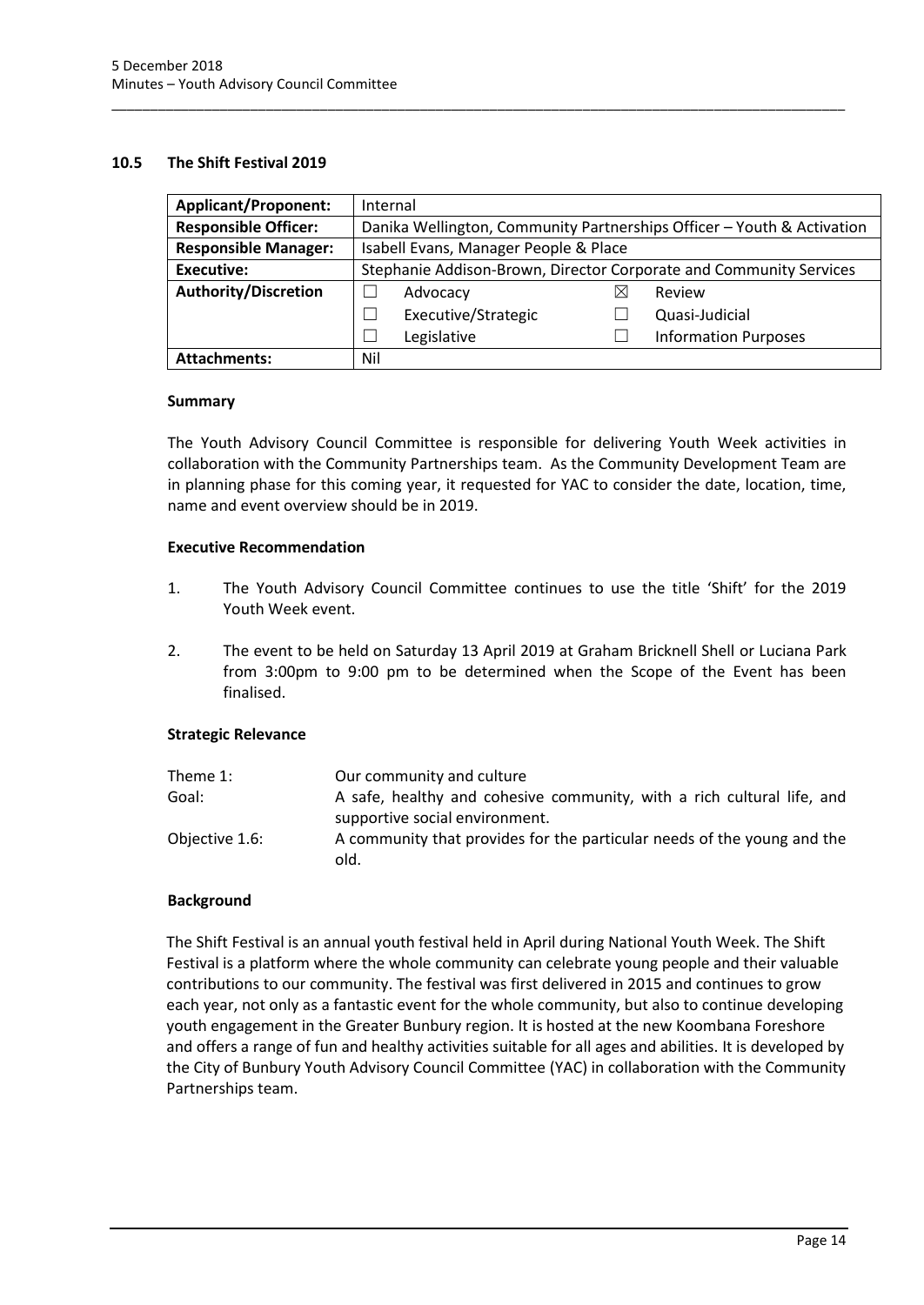#### **Council Policy Compliance**

Not applicable

**Legislative Compliance**

*Local Government Act 1995*

#### **Officer Comments**

The name 'Shift' has become recognised as Bunbury's Youth Week event and is gaining momentum. To keep this momentum and to allow for continual growth and flexibility within the event's content it is recommended YAC agree to keep the name 'Shift' for 2019. Note that it is not to be written in capital letters, as it is not an acronym.

\_\_\_\_\_\_\_\_\_\_\_\_\_\_\_\_\_\_\_\_\_\_\_\_\_\_\_\_\_\_\_\_\_\_\_\_\_\_\_\_\_\_\_\_\_\_\_\_\_\_\_\_\_\_\_\_\_\_\_\_\_\_\_\_\_\_\_\_\_\_\_\_\_\_\_\_\_\_\_\_\_\_\_\_\_\_\_\_\_\_\_\_\_\_\_

The date was chosen to coincide with Youth Week WA (13-20 April 2019), taking into consideration other events in Bunbury (Bunbury Show 13-14 April), Easter (19-22 April 2019), ANZAC Day (25 April 2019) and school holidays (13-28 April). The location was changed from Koombana Foreshore due to a volleyball event using the space during this time. The YAC also believed that the 2018 event was quite dispersed and it would be fitting to utilise the space identified by the community for the new Youth Precinct. Saturday was chosen as the preferred day due to better public transport systems, which proved an issue in 2018 (Saturday).

#### **Analysis of Financial and Budget Implications**

There are no financial or budgetary implications from this report.

## **Community Consultation**

Not applicable

## **Councillor/Officer Consultation**

Not applicable

## **Applicant Consultation**

Not applicable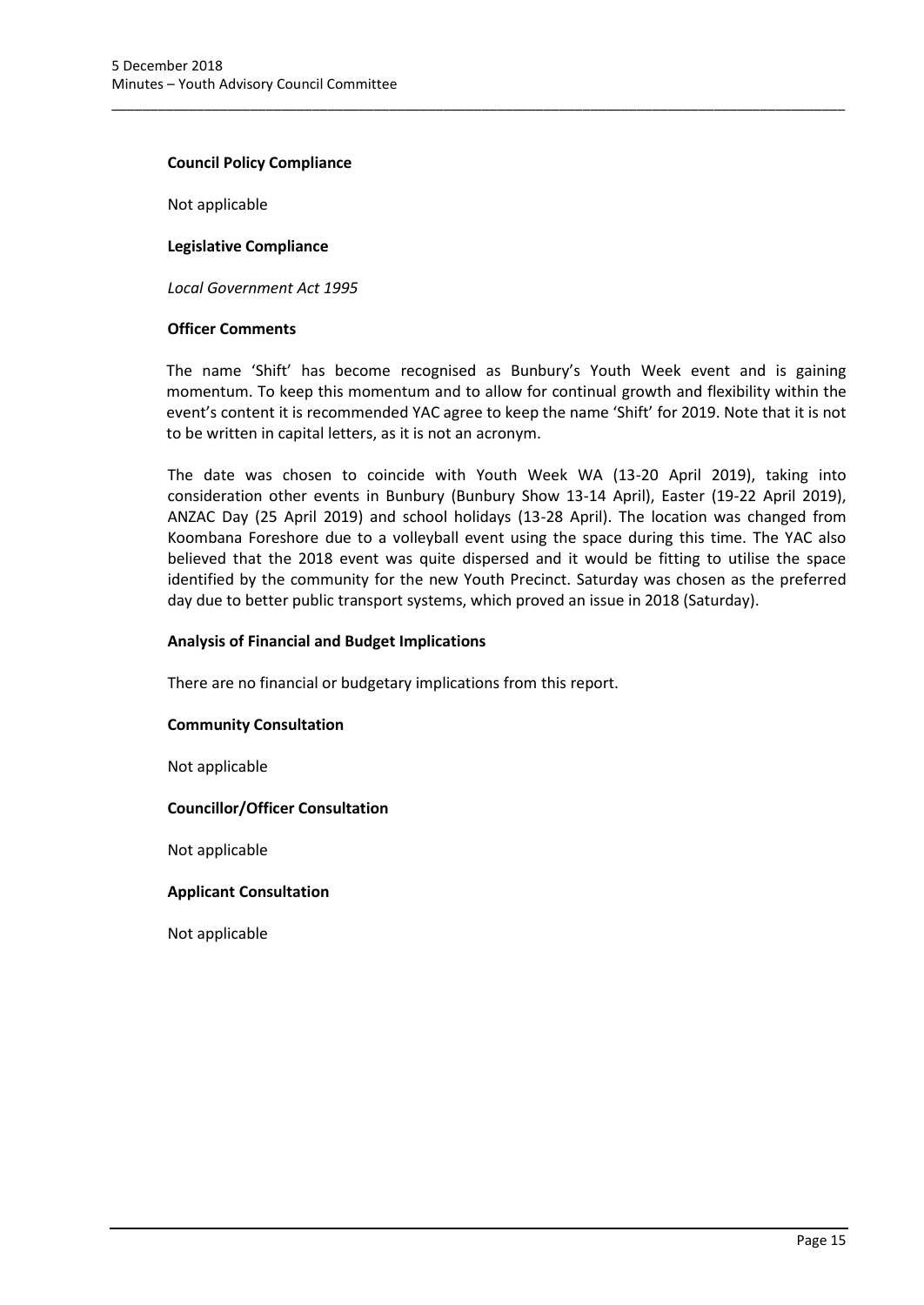## **Outcome of the Meeting held 5 December 2018**

The recommendation (as printed) was moved Natareen Njeri Nganga, seconded Bella Burgemeister.

\_\_\_\_\_\_\_\_\_\_\_\_\_\_\_\_\_\_\_\_\_\_\_\_\_\_\_\_\_\_\_\_\_\_\_\_\_\_\_\_\_\_\_\_\_\_\_\_\_\_\_\_\_\_\_\_\_\_\_\_\_\_\_\_\_\_\_\_\_\_\_\_\_\_\_\_\_\_\_\_\_\_\_\_\_\_\_\_\_\_\_\_\_\_\_

## **Committee Decision**

- 1. The Youth Advisory Council Committee continues to use the title 'Shift' for the 2019 Youth Week event.
- 2. The event to be held on Saturday 13 April 2019 at Graham Bricknell Shell or Luciana Park from 3:00pm to 9:00 pm to be determined when the Scope of the Event has been finalised.

CARRIED 7 votes "for" / Nil votes "against"